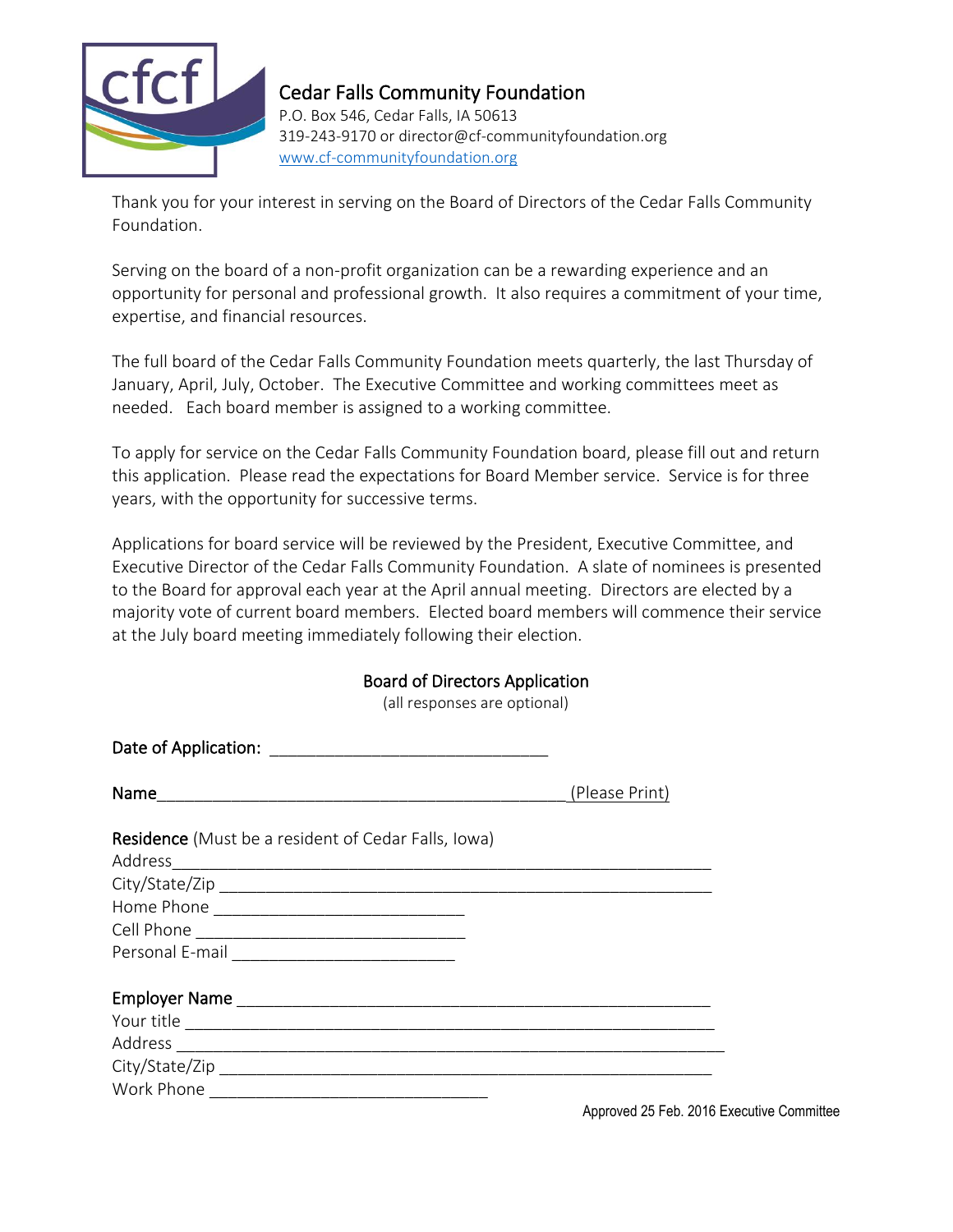Work E-mail

Type of business or organization\_\_\_\_\_\_\_\_\_\_\_\_\_\_\_\_\_\_\_\_\_\_\_\_\_\_\_\_\_\_\_\_\_\_\_\_\_\_\_\_

Please list nonprofit boards and committees that you serve on, or have served on (business, civic, community, fraternal, political, professional, recreational, religious, social).

\_\_\_\_\_\_\_\_\_\_\_\_\_\_\_\_\_\_\_\_\_\_\_\_\_\_\_\_\_\_\_\_\_\_\_\_\_\_\_\_\_\_\_\_\_\_\_\_\_\_\_\_\_\_\_\_\_\_\_\_\_\_\_\_\_\_\_\_\_\_\_\_\_\_\_\_\_\_ \_\_\_\_\_\_\_\_\_\_\_\_\_\_\_\_\_\_\_\_\_\_\_\_\_\_\_\_\_\_\_\_\_\_\_\_\_\_\_\_\_\_\_\_\_\_\_\_\_\_\_\_\_\_\_\_\_\_\_\_\_\_\_\_\_\_\_\_\_\_\_\_\_\_\_\_\_\_ \_\_\_\_\_\_\_\_\_\_\_\_\_\_\_\_\_\_\_\_\_\_\_\_\_\_\_\_\_\_\_\_\_\_\_\_\_\_\_\_\_\_\_\_\_\_\_\_\_\_\_\_\_\_\_\_\_\_\_\_\_\_\_\_\_\_\_\_\_\_\_\_\_\_\_\_\_\_

 $\_$  , and the contribution of the contribution of  $\mathcal{L}_\mathcal{A}$  , and the contribution of  $\mathcal{L}_\mathcal{A}$ \_\_\_\_\_\_\_\_\_\_\_\_\_\_\_\_\_\_\_\_\_\_\_\_\_\_\_\_\_\_\_\_\_\_\_\_\_\_\_\_\_\_\_\_\_\_\_\_\_\_\_\_\_\_\_\_\_\_\_\_\_\_\_\_\_\_\_\_\_\_\_\_\_\_\_\_\_\_

\_\_\_\_\_\_\_\_\_\_\_\_\_\_\_\_\_\_\_\_\_\_\_\_\_\_\_\_\_\_\_\_\_\_\_\_\_\_\_\_\_\_\_\_\_\_\_\_\_\_\_\_\_\_\_\_\_\_\_\_\_\_\_\_\_\_\_\_\_\_\_\_\_\_\_\_\_\_ \_\_\_\_\_\_\_\_\_\_\_\_\_\_\_\_\_\_\_\_\_\_\_\_\_\_\_\_\_\_\_\_\_\_\_\_\_\_\_\_\_\_\_\_\_\_\_\_\_\_\_\_\_\_\_\_\_\_\_\_\_\_\_\_\_\_\_\_\_\_\_\_\_\_\_\_\_\_ \_\_\_\_\_\_\_\_\_\_\_\_\_\_\_\_\_\_\_\_\_\_\_\_\_\_\_\_\_\_\_\_\_\_\_\_\_\_\_\_\_\_\_\_\_\_\_\_\_\_\_\_\_\_\_\_\_\_\_\_\_\_\_\_\_\_\_\_\_\_\_\_\_\_\_\_\_\_

\_\_\_\_\_\_\_\_\_\_\_\_\_\_\_\_\_\_\_\_\_\_\_\_\_\_\_\_\_\_\_\_\_\_\_\_\_\_\_\_\_\_\_\_\_\_\_\_\_\_\_\_\_\_\_\_\_\_\_\_\_\_\_\_\_\_\_\_\_\_\_\_\_\_\_\_\_\_  $\_$  , and the set of the set of the set of the set of the set of the set of the set of the set of the set of the set of the set of the set of the set of the set of the set of the set of the set of the set of the set of th  $\_$  , and the set of the set of the set of the set of the set of the set of the set of the set of the set of the set of the set of the set of the set of the set of the set of the set of the set of the set of the set of th  $\_$  , and the set of the set of the set of the set of the set of the set of the set of the set of the set of the set of the set of the set of the set of the set of the set of the set of the set of the set of the set of th

| Organization |
|--------------|
|              |

Role/Title **Dates of Service** 

Please list your Professional and/or Volunteer Affiliations:

Please list organizations of which you are a member:

How would the Cedar Falls Community Foundation benefit from your election to the Board?

Skills: What skills do you have that would help further the mission of the Cedar Falls Community Foundation?

Asset Development & Fundraising Collaborative Leadership Community Engagement Community Identification Community Service Donor Recognition Finance, Investments, Accounting Graphic Arts & Print Media

Law Non-profit Governance Program development Public Relations & Communication Social Media & Website Special events Other \_\_\_\_\_\_\_\_\_\_\_\_\_\_\_\_\_\_\_\_\_\_\_

Why do you want to serve on the Board of the Cedar Falls Community Foundation?

Nominations will be reviewed for upcoming vacancies and will be maintained for future consideration. Thank you for your interest in serving on the Cedar Falls Community Foundation Board of Directors.

\_\_\_\_\_\_\_\_\_\_\_\_\_\_\_\_\_\_\_\_\_\_\_\_\_\_\_\_\_\_\_\_\_\_\_\_\_\_\_\_\_\_\_\_\_\_\_\_\_\_\_\_\_\_\_\_\_\_\_\_\_\_\_\_\_\_\_\_\_\_\_\_\_\_\_\_\_\_  $\mathcal{L}_\mathcal{L} = \mathcal{L}_\mathcal{L} = \mathcal{L}_\mathcal{L} = \mathcal{L}_\mathcal{L} = \mathcal{L}_\mathcal{L} = \mathcal{L}_\mathcal{L} = \mathcal{L}_\mathcal{L} = \mathcal{L}_\mathcal{L} = \mathcal{L}_\mathcal{L} = \mathcal{L}_\mathcal{L} = \mathcal{L}_\mathcal{L} = \mathcal{L}_\mathcal{L} = \mathcal{L}_\mathcal{L} = \mathcal{L}_\mathcal{L} = \mathcal{L}_\mathcal{L} = \mathcal{L}_\mathcal{L} = \mathcal{L}_\mathcal{L}$ \_\_\_\_\_\_\_\_\_\_\_\_\_\_\_\_\_\_\_\_\_\_\_\_\_\_\_\_\_\_\_\_\_\_\_\_\_\_\_\_\_\_\_\_\_\_\_\_\_\_\_\_\_\_\_\_\_\_\_\_\_\_\_\_\_\_\_\_\_\_\_\_\_\_\_\_\_\_